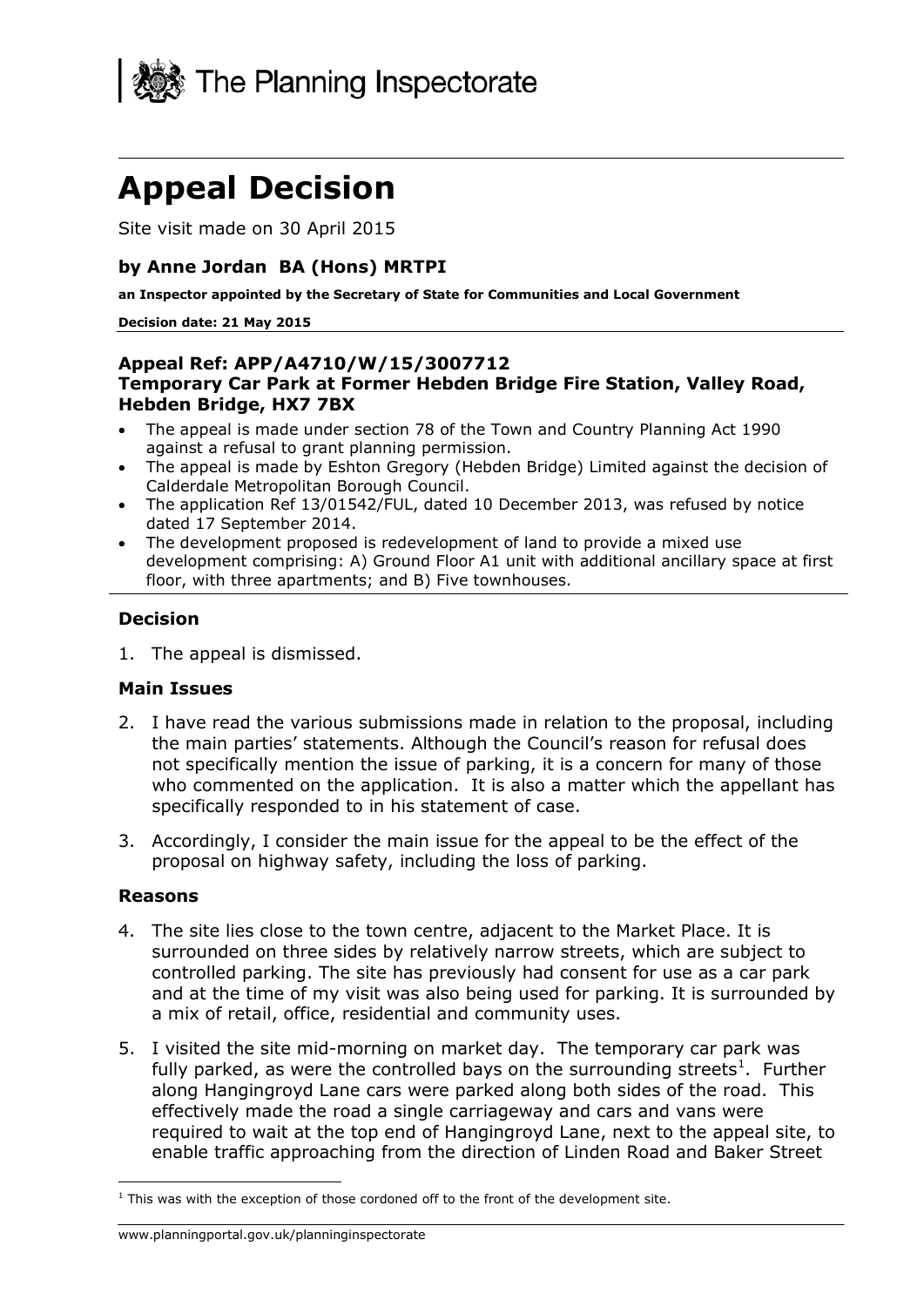to get through. Therefore, although I note the appellant's submission in relation to parking availability in the area, at the time of my visit the area in and around the site was experiencing significant parking pressure, and this was leading to congestion on the surrounding streets, which impeded the free flow of traffic. This is confirmed by the views of the Council and local residents who have also reported parking pressure in the area.

- 6. The parties agree that a shop of the size proposed would routinely receive deliveries from larger vehicles. The proposal does not include a loading bay or turning circle within the confines of the site. In order for deliveries to be made, measures to facilitate a loading bay to the front of the site would be required. Furthermore, in order for these larger vehicles to be able to pass unimpeded through the surrounding streets, existing on-street parking provision would need to be amended. Specifically, this would require the loss of 3 parking spaces along Regent Street. Parking within 4 further spaces along Valley Road would also be restricted during delivery times, which the appellant has suggested would be 6am to 10am and 5pm to 7pm.
- 7. The appellant has provided data which demonstrates that local roads are already used by heavy goods vehicles, and that the additional numbers of vehicles involved would not lead to a significant increase in these movements. However, although parking restrictions to facilitate a loading facility could be implemented by means of a Traffic Regulation Order, its availability to the proposed retail unit could not be guaranteed. It would also be available to other traders in and around the area, including market traders. The times suggested also coincide with peak travel times as indicated by the traffic data submitted. There is therefore a risk that deliveries to the site would impede the flow of traffic on the highway, at times when traffic along Valley Road would be at its highest.
- 8. In support of the application a parking survey has been submitted which indicates some availability of parking spaces in the area. The appellant has also pointed out that the spaces along Valley Road are currently cordoned off to allow safe access to the temporary car park, which no longer has planning permission. Nevertheless, the significant parking pressure in the area is evident in the continued use of the site, which I noted was full at the time of my visit. Taking account of the congested condition of the surrounding streets which I witnessed first-hand, and which residents have reported, I consider it likely that the reduction in available on-street parking as proposed, would further exacerbate existing parking pressure.
- 9. I therefore conclude that the proposal would fail to provide adequate servicing arrangements. It would also lead to a small but nonetheless significant loss of on street parking. This would exacerbate existing parking and congestion problems and would impede the free flow of traffic, causing inconvenience to road users. It follows that the proposal would conflict with policies BE5 and S2 of the *Replacement Calderdale Unitary Development Plan* as it would fail to provide for the safe and free flow of traffic. It would also conflict with guidance within the *National Planning Policy Framework* (the Framework) which seeks developments which accommodate the efficient delivery of goods and supplies.

## *Other Matters*

10. A large number of objections were received in relation to the proposal. These raised a number of issues, including the impact a national supermarket chain